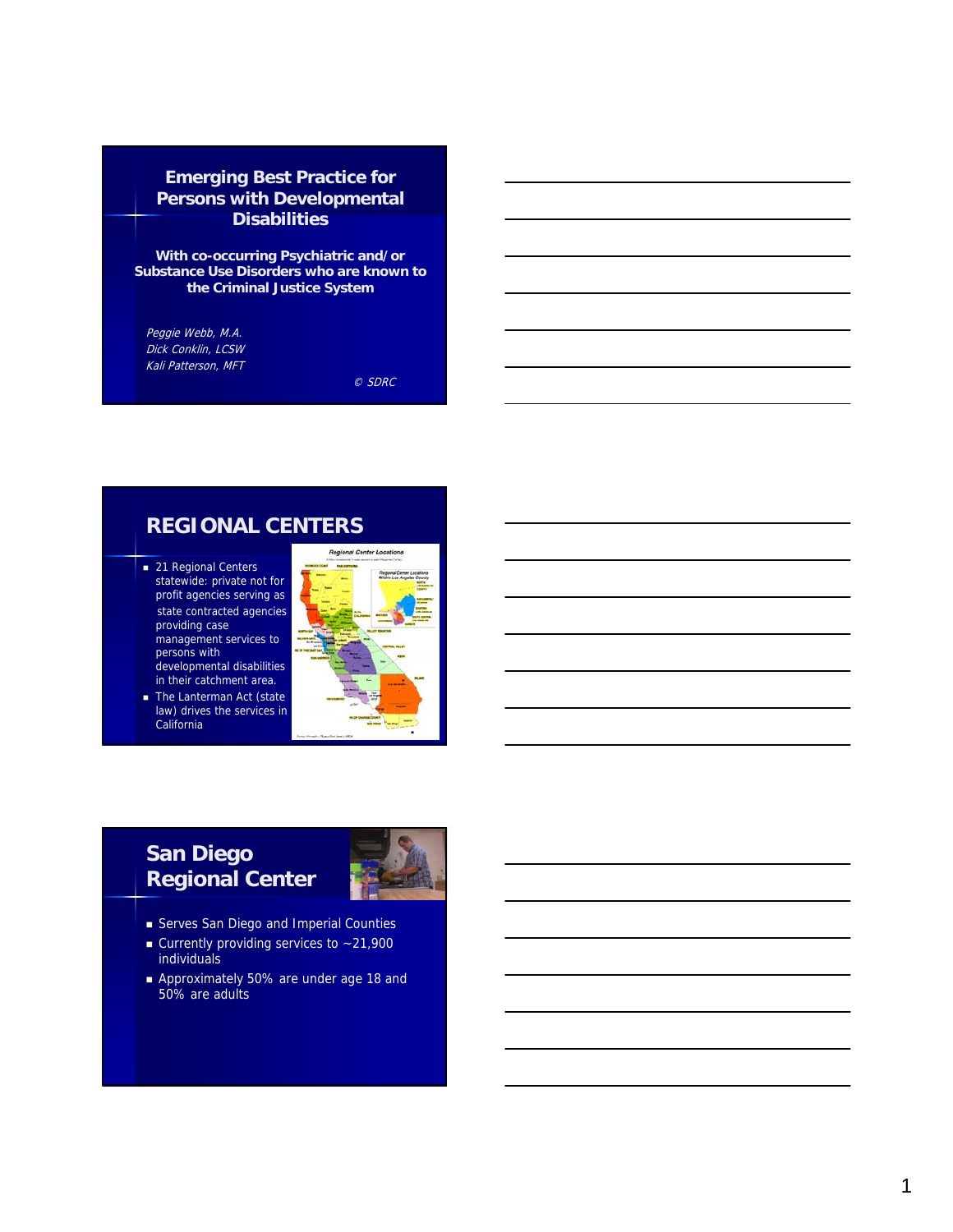#### **How it works**



- Each Person determined eligible, has a Regional Center Social Work Counselor (also called service coordinator, case manager, social worker).
- Social Work Counselors connect individuals to community resources and specialized resources (vendors of service) .
- Regional Centers monitor service delivery, health and safety.

## **Regional Center Eligibility**



- **For an individual to be assessed in** California as having a developmental disability, the disability must begin before the individual's 18th birthday, be expected to continue indefinitely and present a substantial disability.
- Note: Regional Center Services are **Voluntary**

## **Developmental Disability Definition**



- Developmental disability means :
	- a disability that originates before an individual attains age 18 years
	- continues or can be expected to continue, indefinitely, and
	- constitutes a substantial disability for that individual.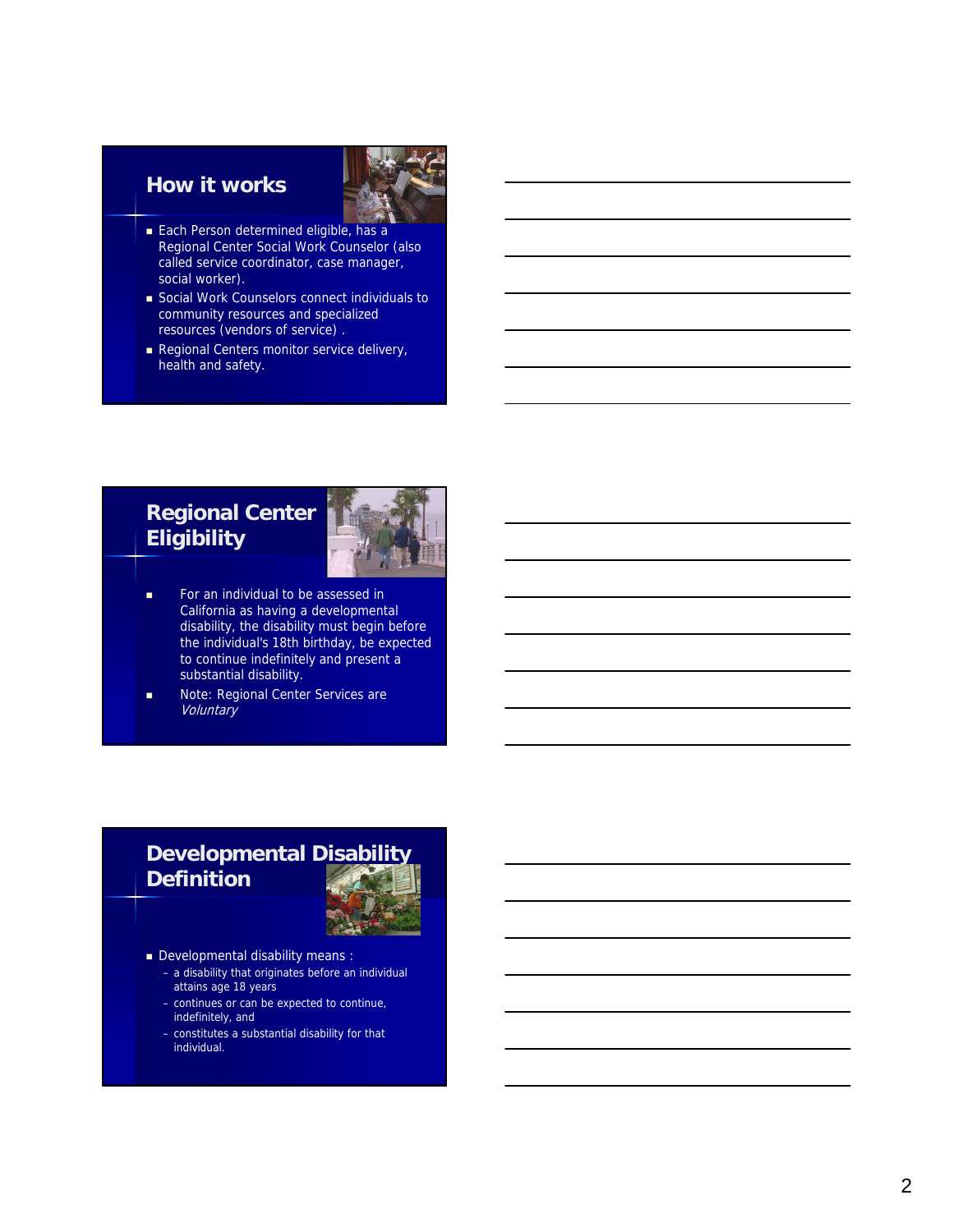## **Developmental Disability continued**

- This term includes a diagnosis of:
	- Intellectual Disability
	- Cerebral Palsy
	- **Epilepsy** Autism
	-
	- Also includes disabling conditions found to be closely<br>related to an intellectual disability or to require<br>treatment similar to that required for individuals with<br>an intellectual disability, but shall not include other<br> nature.

**Developmental Disabilities & Forensic Behavioral Health**



### **'Dual' Diagnosis…what is it?**

- Persons with Mental Health and cooccurring substance use disorders
- **Persons with developmental disabilities** and co-occurring mental health disorders
- **Persons with developmental disabilities** and co-occurring substance use disorders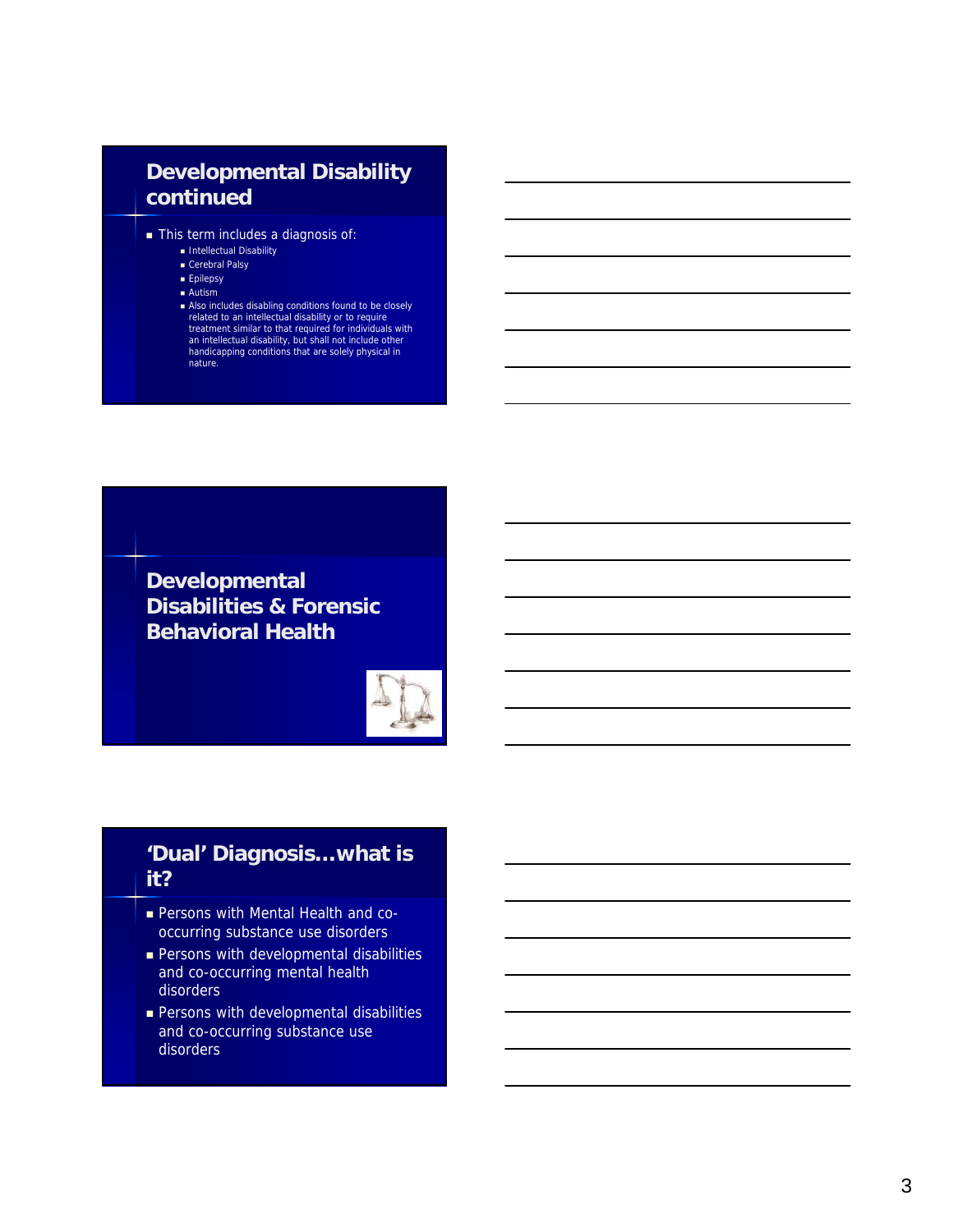## **An Emerging Specialty Population in the U.S.**

**Persons who are Dually or Triply** Diagnosed and often, are Dually or Triply Served by more than one system of care and also known to the criminal justice system



# **De-Institutionalization – "Trans –**

## **Institutionalization"**

- **Florida Supreme Court report on** Mental Health – 2007
- 1960s to current day; struggles to equip community based services
- Who can't "No"?
	- ERs
	- Hospital
	- Jails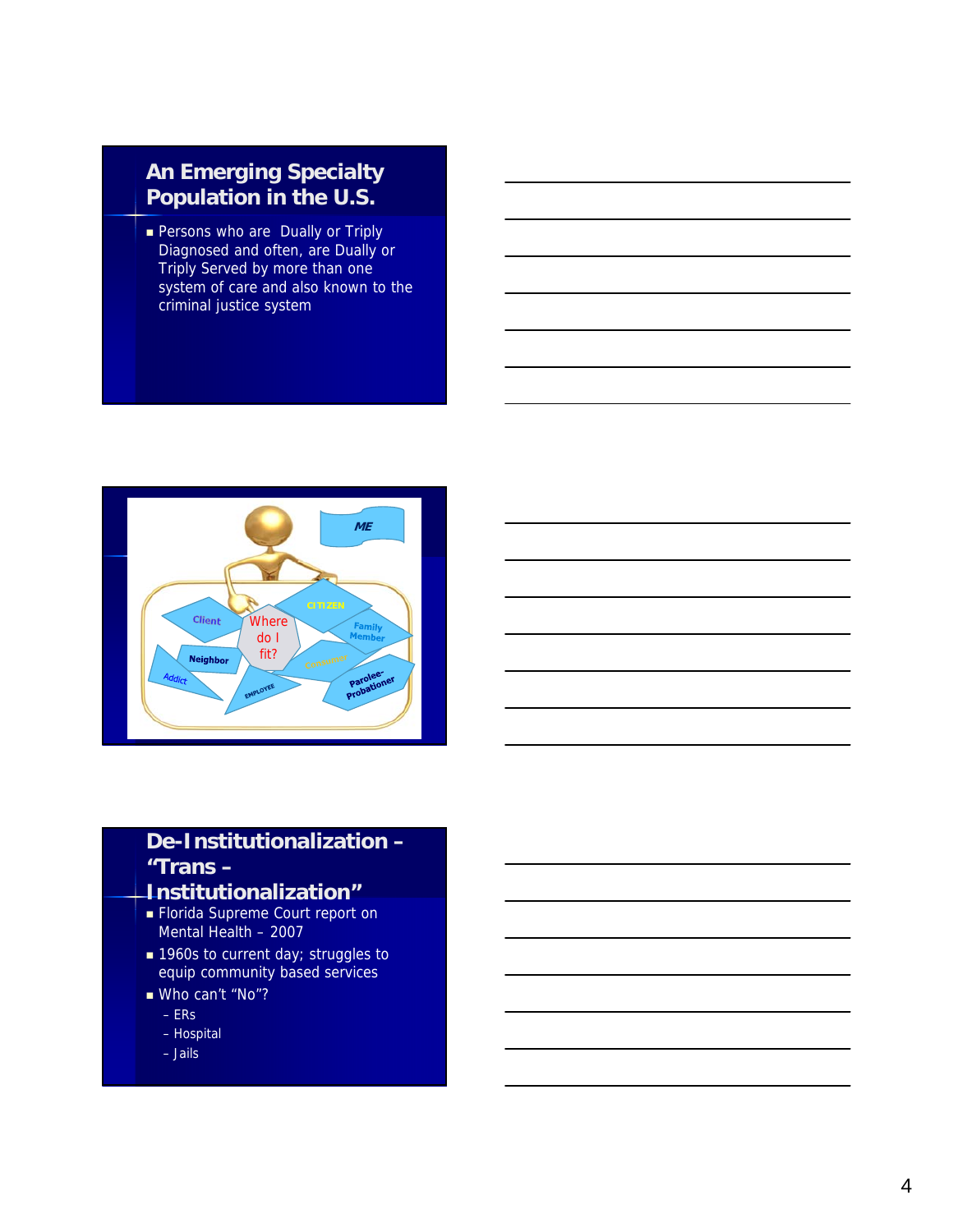





## **Solutions Building Community Collaborative**

- Builds on Results of 2005-20066 Statewide Needs Assessment of Persons with Dual Diagnosis
- **Builds on Research of Successful Models of Cross** Systems Collaboration
- $2007 2011$ 
	- Cross Systems Support Assessment and Treatment Team
	- Cross Systems Plans
	- Community Education
	- Data Collection and Research Summary
	- New Resources Piloted
	- Recommendations for Replication -Statewide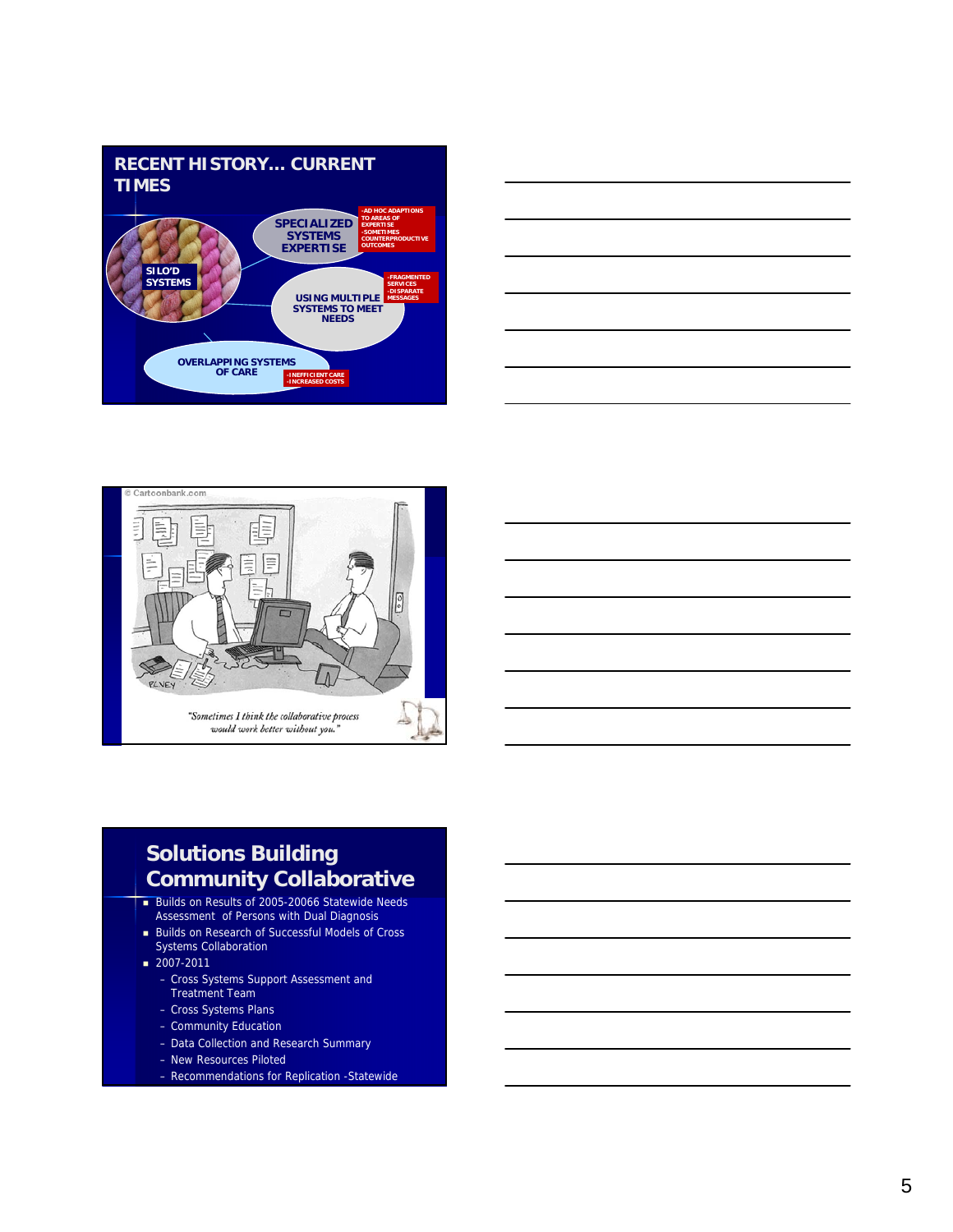#### **Clients and Substance Use**

- **One of top 3 'special behaviors' for persons dual eligible in California**
- **2.6% - all persons with ID with Medicaid billing; diagnosable substance abuse disorder**  (Slayter 2010)
- **Other estimates using different methodologies; 26%** (Strain Buccino Brooner Schmidt & Bigelow, 1993 )
- **Persons with Dual Diagnosis (MI-DD) ; estimates range from 7 to 20%** (Sinclair, 2004)

#### **Profile of the Offender with Developmental Disabilities**

- 
- Typically Male<br>■ Mild intellectual disability<br>■ Economically disadvantaged background<br>■ Unemployed
- 
- Aware of and tries to hide disability
- 
- 
- 
- Typical Crimes committed: Sexually Related Crimes Drug Related Crimes Crimes Against Person (Robbery/Assault) Crimes Against Property (Burglary/Vandalism)
- 
- 
- Arson<br>
 Ages 20-40<br>
 Usually commits crimes in concert with others<br>
 Usually last to leave the scene of the crime and first to be<br>
caught<br>
www.*njbic.org/.../njbic-2010-developmentally-disabled*-<br> *www.njbic.org/...*

**offenders**-program.ppt



#### **Characteristics that** *can* **be associated with Persons with Developmental Disabilities**

- $I$ mpaired language
- $\blacksquare$  Memory problems
- Attention Span
- Poor ability to control impulsivity
- Self-concept (denial of disability)
- **Suggestibility**
- $\blacksquare$  Lack of social skills
- **Logical reasoning (causation)**
- **Strategic thinking (planning)**
- Foresight (predicting)
- **Moral development is limited by disability**
- Communication difficulties www.njbic.org/.../njbi

**offenders**-program.ppt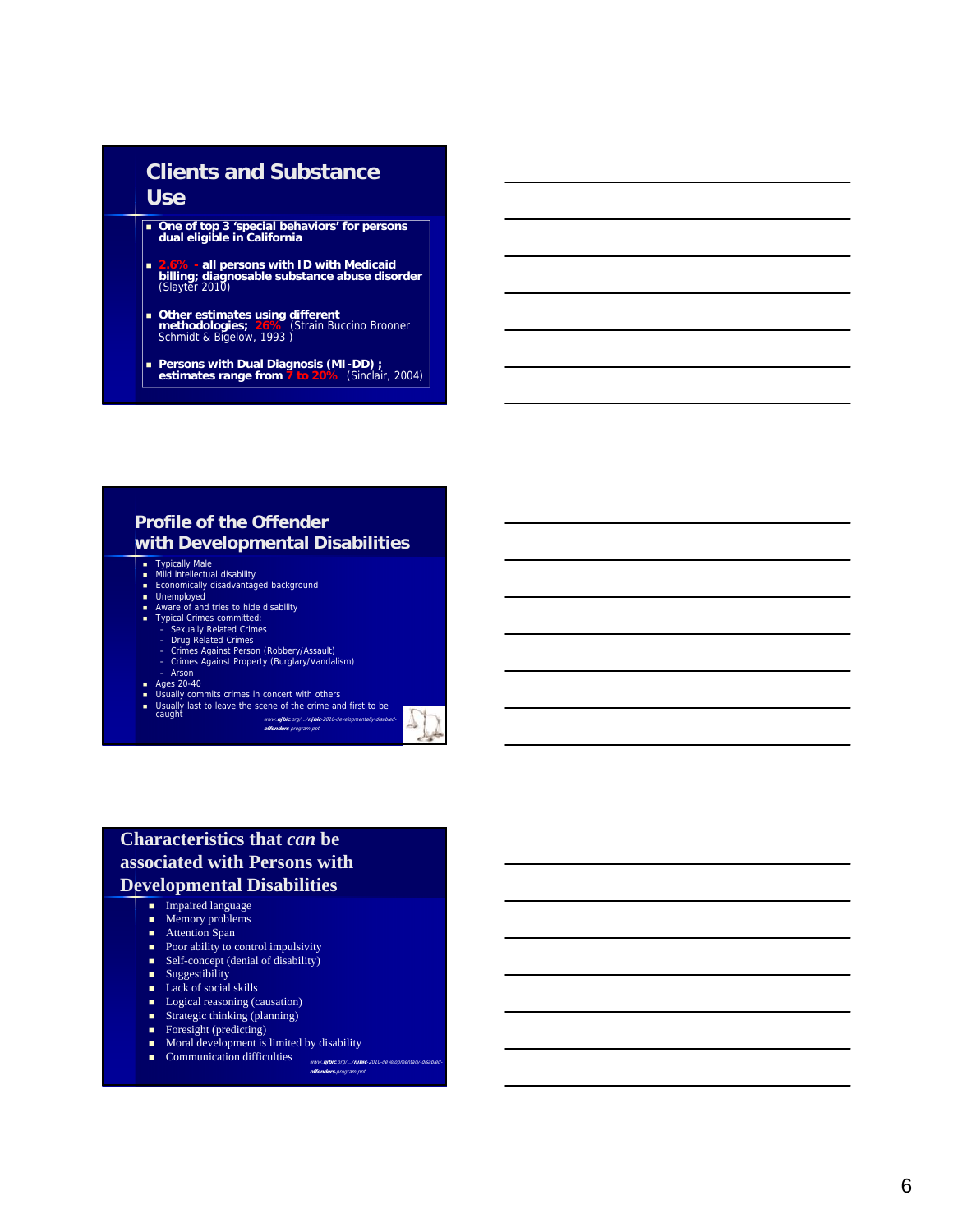#### **Communication Difficulties Eagerness to Please**

- **Desire to seek approval**
- Will say what they think you want to hear
- Authority Figures
	- Have been taught to be compliant
- Willing to take blame
	- They will accept blame, especially in situations where co-defendants are involved.

www.<mark>njbic</mark>.org/.../<mark>njbic</mark>-20 **offenders**-program.ppt

#### **Communication Difficulties Concrete Thinking**

- Unable to think abstractly – Do not understand metaphor – Ex. "that's the way the cookie crumbles" Our clients focus on a broken cookie.
- Fail to understand nuances
- Take words at "face value"
	- Everything you say will be taken literally
	- Ex. "When you finish telling us what you did we can all go home" **Our clients think they are going home too!**

#### **Communication Difficulties Communication Through Mimicking**

- $\blacksquare$  Extremely dependent learning
- $\blacksquare$  Learn by copying others
	- People with developmental disabilities are affected by their environment. Their actions will mimic the actions of others in a effort to belong.
- $\blacksquare$  Vulnerability to suggestion
	- Will affirm the choice that is suggested last.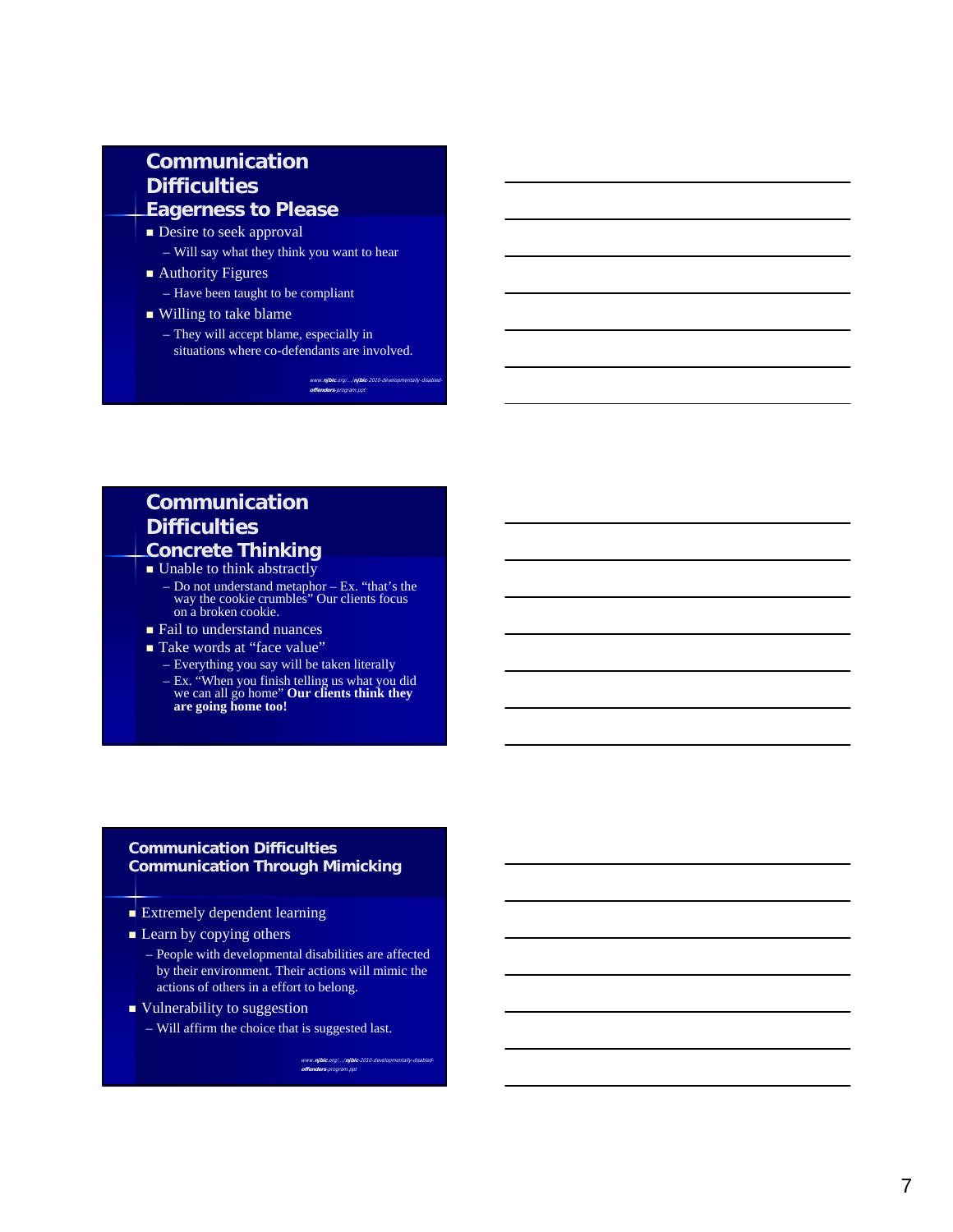#### **Communication Difficulties Communication Through Bluffing**

- **Desire to hide incompetence** 
	- Person with developmental disabilities may not tell you they have a disability, can't read, make change or tell time
- Want to be so-called normal
- They would rather seem like a wise guy than a person who doesn't understand

**offenders**-program.ppt

**False appearance of understanding** www.**njbic**.org/.../**njbic** 

#### **Communication Difficulties**

#### **Communication Through Pleasant Demeanor**

- Learn that smiles get approval
	- In school and at home, our clients are treated better when they appear "happy"
- **Pleasant façade increases under pressure** – They will try to "get nicer" when confronted
- **May smile at inappropriate times** – During questioning, arrest or trial

www.**njbic**.org/.../**njbic**-2010-developmentally-disabled-**offenders**-program.ppt

## **Improving Communication**

#### **Be Patient:**

- Take time giving or asking for information
- Avoid confusing questions about reasons for behavior
- Repeat question more than once or ask it in a different way
- Use firm calm persistence if the person doesn't comply or acts aggressive
- When questioning, don't ask questions in a way to solicit a certain response. People with developmental disabilities are easily confused by leading questions.
- Ask open ended questions rather than phrasing questions for a yes or no response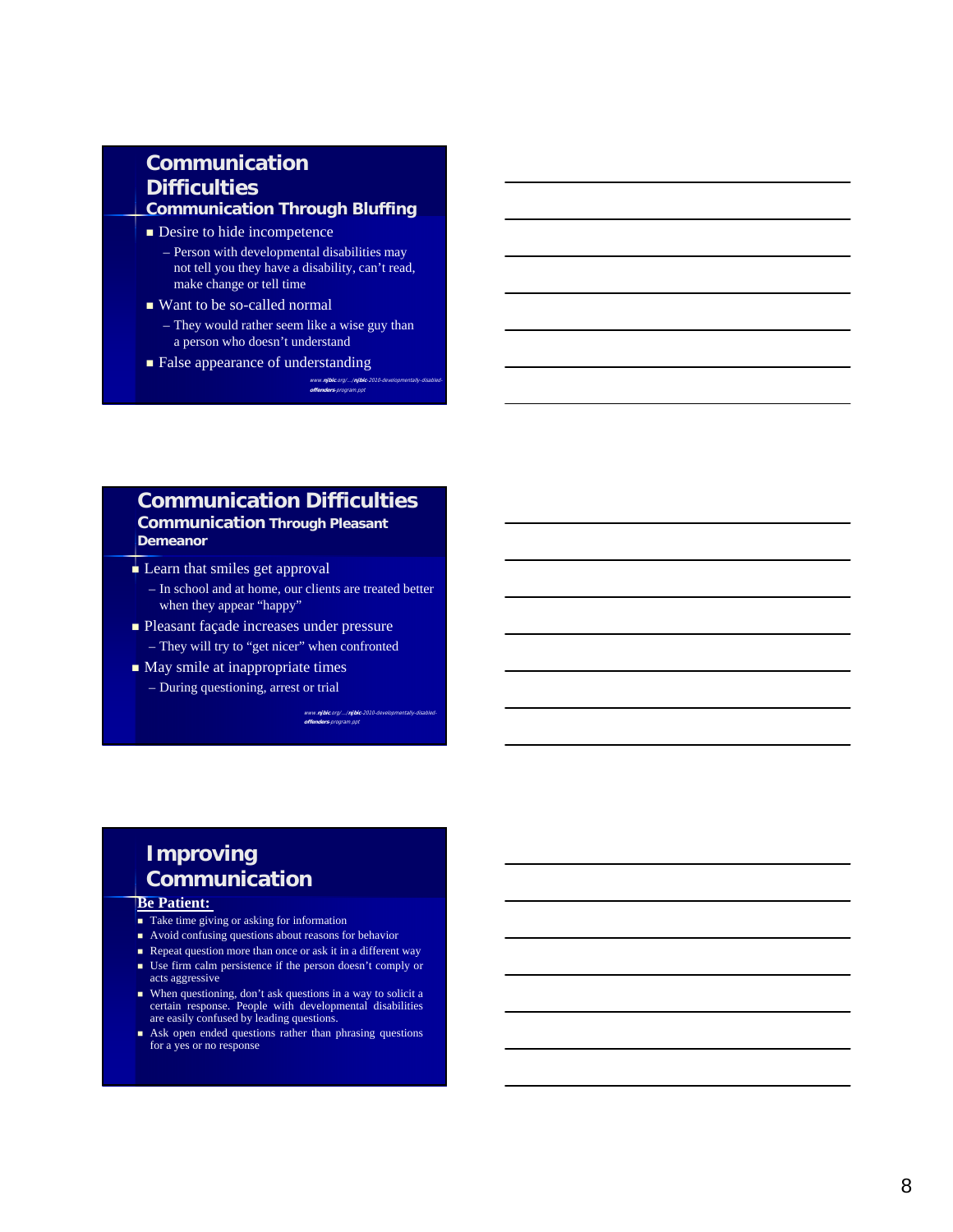# **Improving Communication**

#### **More tips**

- Don't assume someone with developmental disabilities is totally incapable of understanding or communicating
- Treat adults as adults and children as children
- Allow the person time to respond to your questions, let them go at their own pace
- Give him or her the respect you would give any other person

#### **Communication Considerations**



- **Using a known and trusted caregiver as a** source of information is often helpful.
- Respect personal space
- If the person is fearful give him time to size you up; use a relaxed posture

## **Communication Tips**



- **Use simple words**
- $\blacksquare$  Speak slowly
- Do not shout
- Be sensitive to cues and tone of voice
- Pause.. Do not overload the individual with words
- Be sensitive to non verbal cues and adjust your behavior accordingly.
- Consider using gestures to make the message more concrete
- **Use visuals if necessary (drawing)**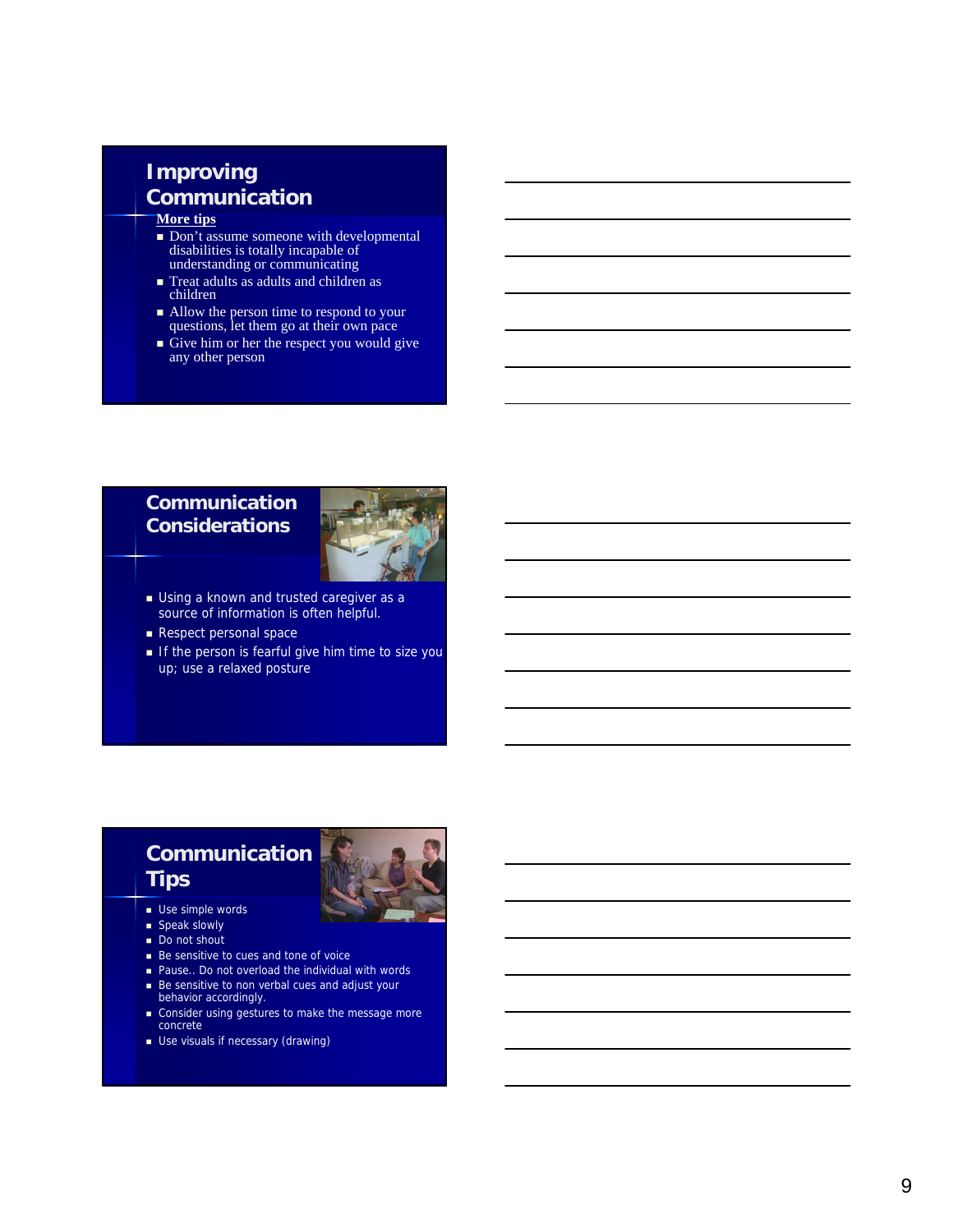## **Interview Considerations**

- **Avoid direct questions: the person may** experience these as intimidating or simply say "yes" just to please.
- **Persons may not have skills or experience to** say "I don't know" or "I don't understand" and say something in reply without understanding the questions.
- If possible, Try to find a quiet spot without distraction so you can help the person feel at ease and focus on you and your questions.

#### **Important Behavioral Considerations**

If a Client is 'Regional Center' and as a result, there are limited/no consequences for Criminal Behavior, a person with a  $2^{nd}$ -  $5^{th}$  grade processing level  $may$ learn that Regional Center clients do not have to experience the same type of justice as others and this often …INCREASES the likelihood that the criminal behavior will occur again.

## **Building Capacity**

Reviewing Trends in Special Needs Populations and emerging program models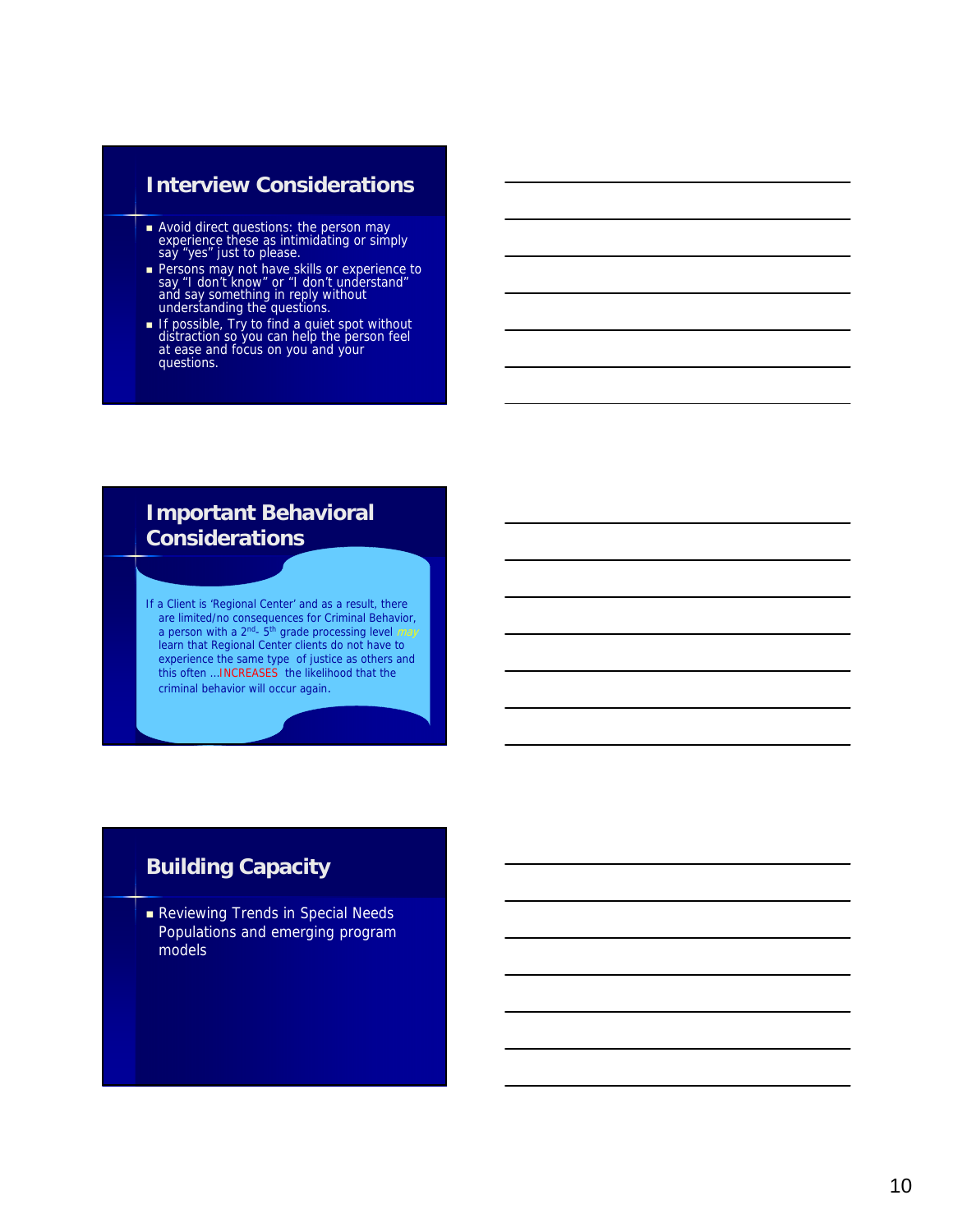#### **The Criminal Justice System and Regional Center Initiatives**

- > Mentally III Offender Programs in California
- System changes and the Mental Health Services Act - Prop. 63
- $\triangleright$  Scope of the problem i.e who's involved and with what?
- Diminishing Options and increasing responsibilities
- > San Diego County's response one counties experience

## Mentally Ill Offender Programs in California

- Major shifts in the relationship between behavioral health and criminal justice.
- Trans-Institutionalization From Hospitals and decreased community programs to jails/prisons.
- 1998 SDSO takes over jail based mental health treatment from CMH
- 1999 CSSA & Board of Corrections MIOCR Programs -AB-1484
- Crime / Costs / Crowding in local jails
- 25 Counties demonstration grants, common data
- elements (population, crime, recidivism, experimental design/random selection).

## **Initial Outcomes / Successes**

- ACT/Wraparound programs
- **Behavioral Health Courts**
- PERT / PET Teams
- 2003 Funding ended MIO at San Diego County Probation Department continues.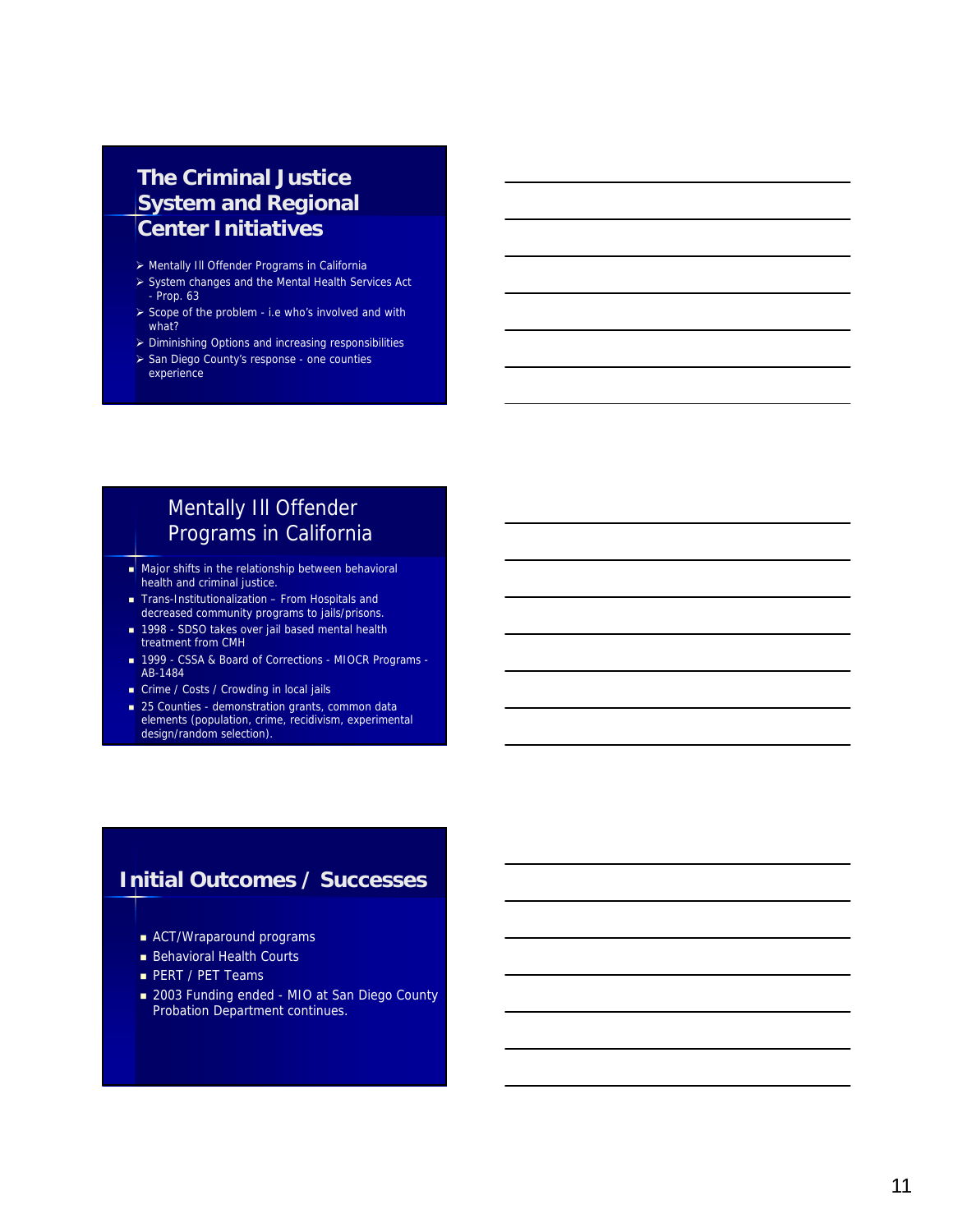### **2004 Mental Health Services Act**

Community Services & Supports - Planning

- Centerstar ACT
- Impact: 2 teams
- Catalyst-TAY
- PERT Expansion to 21 teams
- Behavioral Health Court
- iHOT
- Jail In-Reach Programs: RICA; In-reach Teams

## **Scope & Sequence of the problem**

**Police** - PERT, PET Teams **Jails** - Tracking & communication - CJS/providers/families

**Prosecution** - Balancing public safety and consumer rights/effective care

**Defense** - Advocates for alternatives to criminal sanctions

**Courts** - Searching for effective alternatives to revolving door proceedings

### **Effective Judging for Busy Judges – 2006**

#### **Outcome focus with 7 elements**

- 1. Interaction with case participants
- 2. Team approach with Judge as leader
- 3. Strategic use of incentives and sanctions
- 4. Partnerships with public agencies and CBO's to facilitate service delivery
- 
- 
- 5. Screening and treatment ASAP 6. Frequent monitoring of behavior and immediate incentives or sanctions 7. Ongoing education of Judges, staff & community.

National Judicial College and Bureau of Justice Assistance - www.**judges**.org/pdf/**effectivejudging**\_book.pdf 2006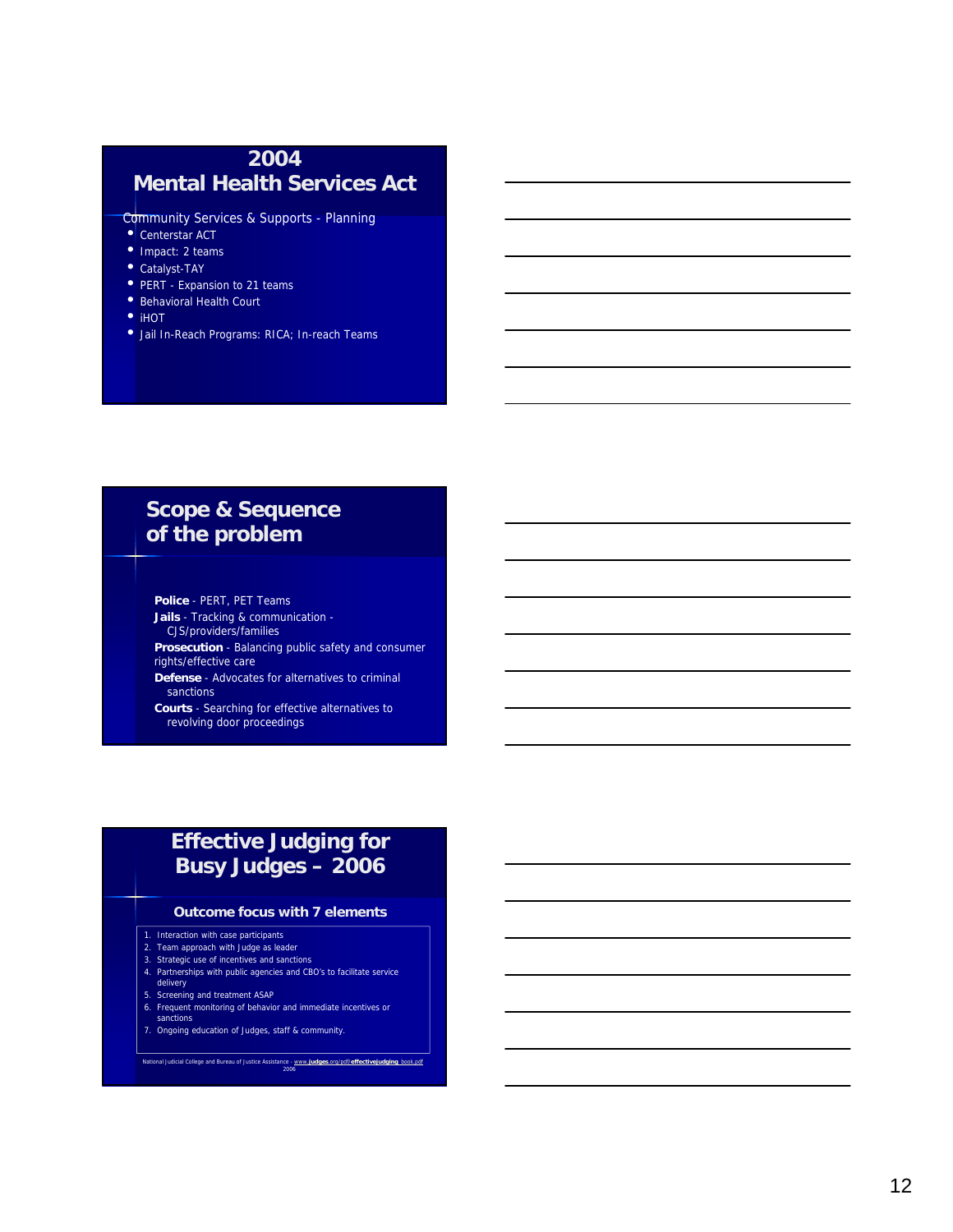#### **Regional Center System Changes & Criminal Justice 2010-2011**

• ARCA State Developmental Centers: Criminal Justice/Mental Illness Committee-(Flores & Pearlman)

- State Developmental Centers 2002-present Declined from 1K to 100
- 
- placed<br>Closing of State Developmental Centers
- 
- 
- Closing of State Developmental Centers<br> **Constant Octom** Chernal Centers<br>
Constant of "Limited Egress" Facilities AB1472<br>
Constant Center RFP's and current initiatives to position themselves to<br>
Regional Center RFP's and

## **San Diego Regional Center - RFP Development and Proactive planning**

- Demonstration Project Committed or at risk for committing crimes Educate consumers, service providers and professionals regarding persons with DD (ID) in the criminal justice system
- 
- Special needs of DD (ID) population<br>• Identifying warning signs of offending, interventions, planning for at-risk behavior
- 
- Ensuring community safety<br>• Countywide trainings for consumers, providers, professionals including RC<br>staff
- Curriculum developed and presented SD & Imperial Counties Staff: Psychologist, Attorney, Gang Detail Sheriff's Sgt., Criminal Justice Consultant and SDRC staff

### **Commun ity needs assessment - Educate and solicit recommendations**

- 
- 
- **•** San Diego County Probation Department Juvenile<br>
 San Diego County Probation Department Adult<br>
 San Diego Police Department (Homeless Outreach & Serial Inebriate<br>
 Psychiatric Emergency Response Team (PERT) Law
- 
- 
- Office of the Public Defender<br>• Office of the District Attorney<br>• Presiding Judge<br>• San Diego County Sheriff's Department
- 
- 
-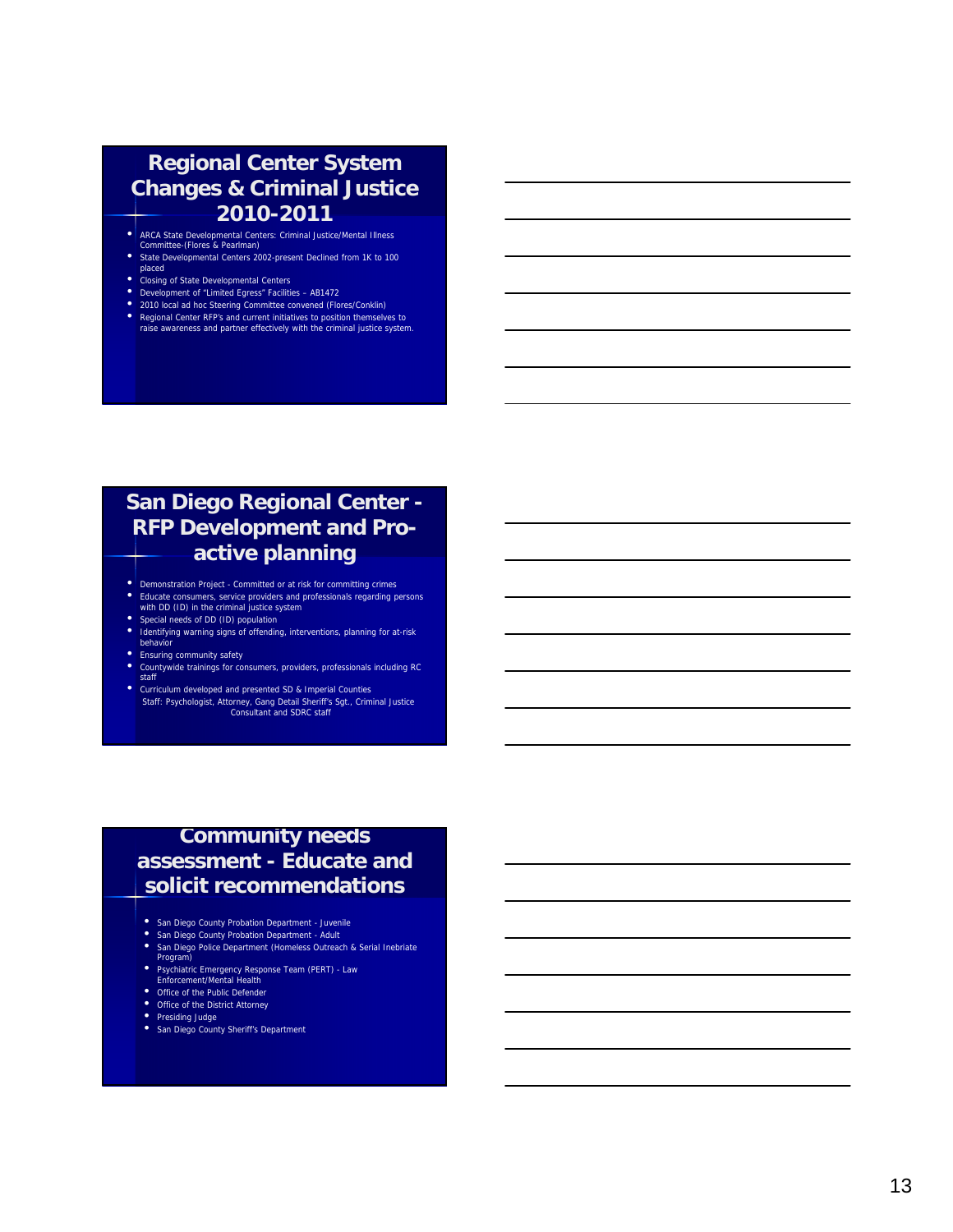#### **Community Reentry for Regional Center Clients - Survey Outcomes**

- 1. Develop an understanding of how people with Intellectual & Developmental (Intellectual) Disabilities are vulnerable to becoming involved with the criminal justice system
- 2. Explore the factors motivating criminal behaviours in this population
- 3. Review the trends in special needs populations and emerging program models
- 4. Review current laws and judicial proceedings related to competency and community reentry
- 5. Develop an understanding of effective consequences and participation with Regional Center Forensic programs and staff
- 
- 6. Become familiar with eligibility criteria for enrollment in Regional<br>
Center Programs; types of services available and resources for<br>
managing and assisting with Regional Center clients<br>
7. Discuss the legal and ethical

## **Specific Training Programs Two examples**

PERT Trainings-Regional Police Officers and Sheriff's Deputies & Mental **Health Clinicians** 

Regional Center services and eligibility;

Types of Developmental Disabilities;

Dual Diagnosis and Forensic Behavioral Health - emerging practices; System integration and cross-system collaboration;

Characteristics and profile of offenders with developmental disabilities; Effective interventions and current capacity building initiatives by the Regional Center - programs and services.

## **Probation Department (Pending trainings)**

**FREGION CENTE SET ALCONSTRESS AS EXECUTE ARE EXECUTE:**<br>Types of developmental disabilities and key considerations in working with<br>persons with DD (ID) & co-occurring mental and substance abuse<br>disorders;

• How to effectively communicate and supervise DD (ID) probationers; • How to access Regional Center services and characteristics of clients in the criminal justice system;

• Review current laws and judicial proceedings related to legal competency and restoration of competency issues;

Integrated trainings regionally with Regional Center Service Coordinators<br>and Probation Officers - teaming and mutual education.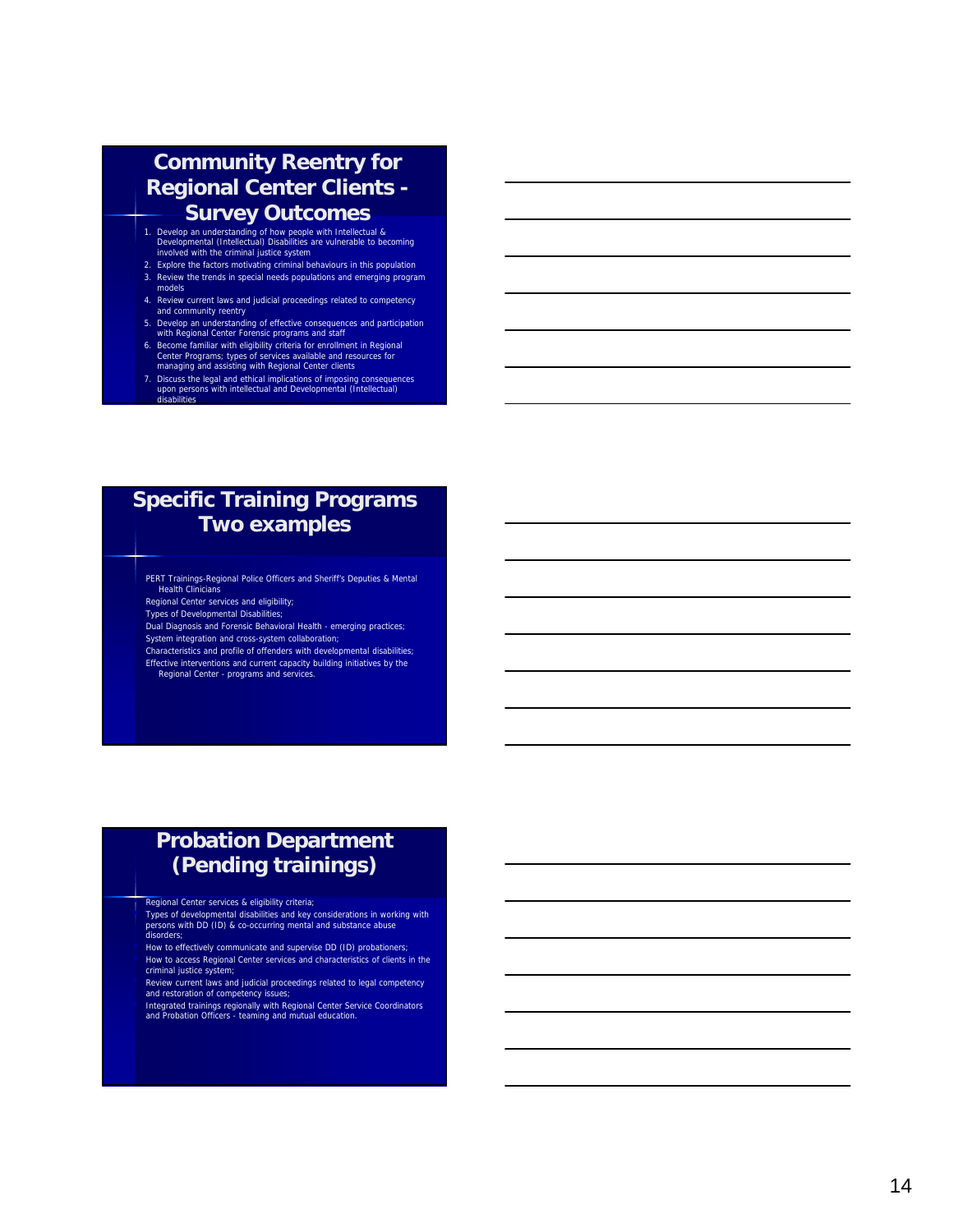## **Two Current Program Initiatives of the San Diego Regional Center**

**Project Connect** - Exodus Recovery Inc.

**Forensic Assessment, Services and Treatment (FAST) Team** - SDRC staff & consultants

## **San Diego Regional Center FAST Team**

- **Regular case referrals & review for persons in or at risk of entering the criminal justice system**;
- Team review by Program Manager, Regional Managers, Court Liaison, Criminal Justice and Legal consulting staff.
	- o System integration problem solving-who to contact where/how;
	- o Alternative legal or criminal justice responses; o Service & support options;
	- o Review of case plans and client responses/needs;
	- o Effective communication with criminal justice system elements;
	- o Communication and clarification with the Courts/Judges.

#### **Initiatives under consideration**

- Courts
- Defense
- Prosecution
- FAST Team Services Development
- Case Conference format Outcome tracking and further program development.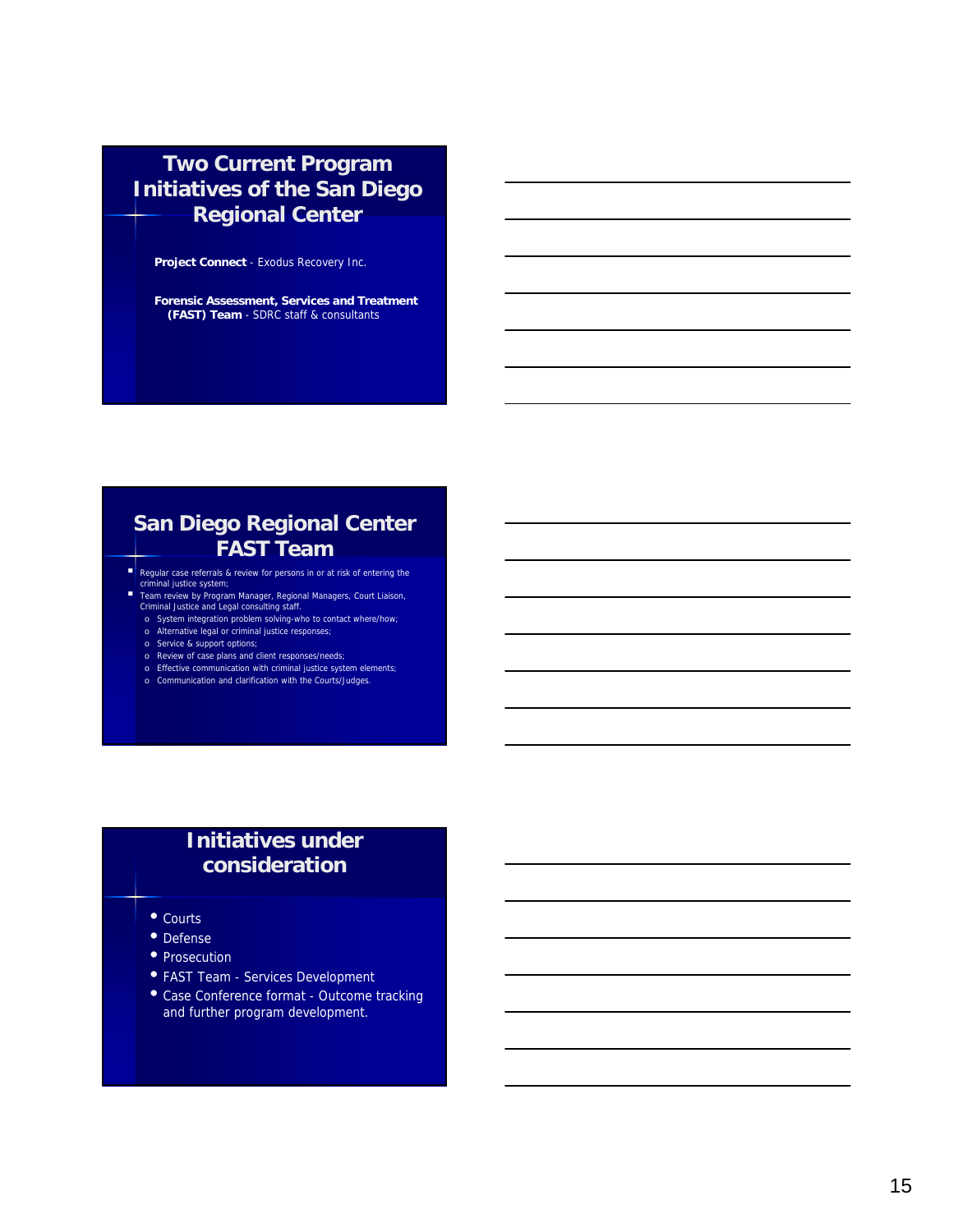## **Exodus Recovery Project Connect**

### **Mission Statement**

At Project Connect, we believe people with<br>intellectual disabilities who have been involved<br>with the criminal justice system can live safely<br>and productively in the community. We believe<br>people have a variety of skills, st

#### **Who We Are**

Project Connect is an innovative program for persons with developmental disabilities who are currently involved or at a high risk to become involved in the criminal justice system.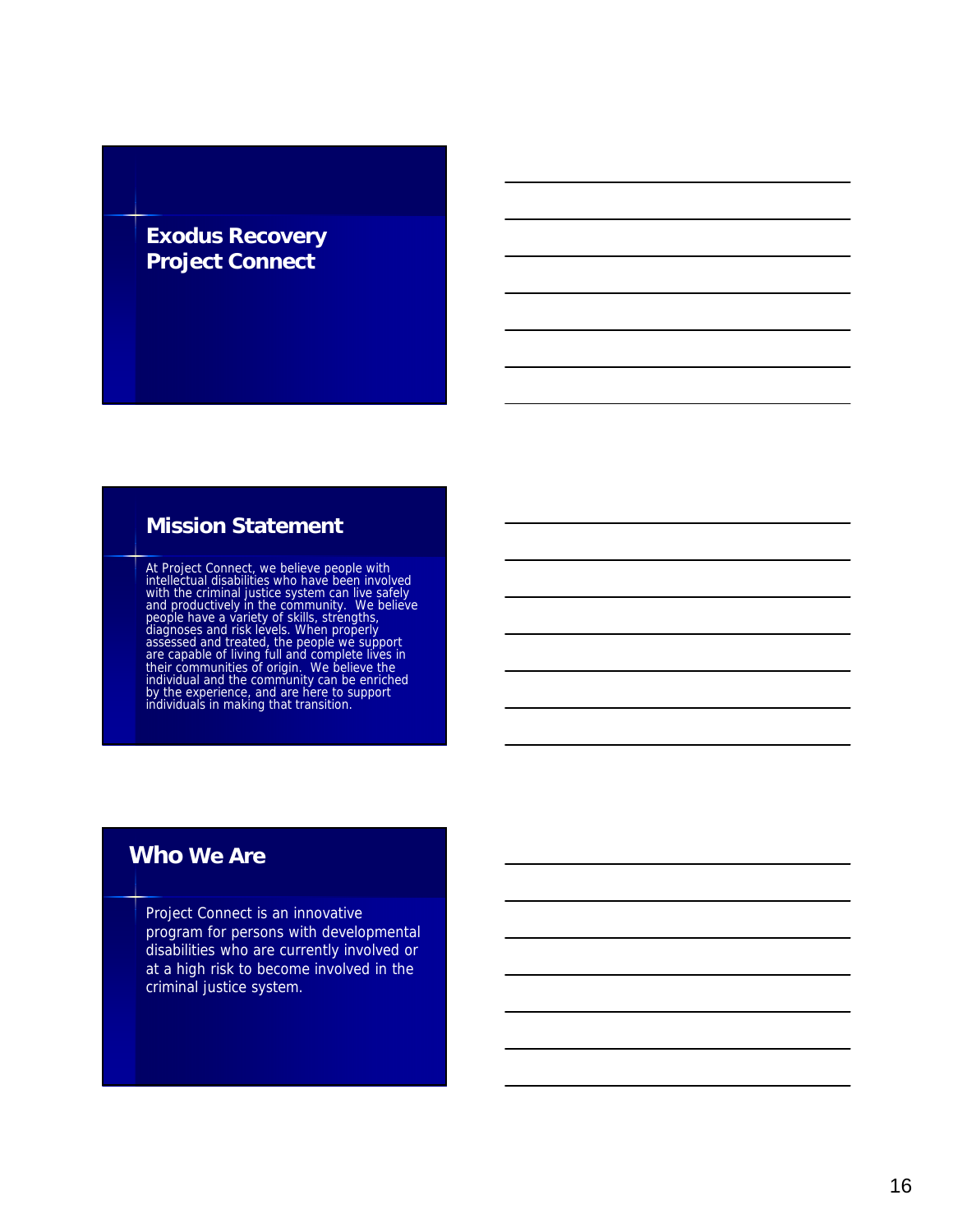### **Our Partners**

Project Connect is funded by the San Diego Regional Center and our Forensic Mental Health Clinicians work closely with Regional Center Social Work Counselors to identify participants and coordinate a comprehensive system of support including the mental health and forensic communities. Project Connect staff are available to assist in the navigation of these systems as requested.

#### **Our Participants**

Many of these individuals have concurrent mental health and substance abuse issues, have mild or moderate intellectual disabilities and have committed crimes against other persons or property.

## **Delivery Model**

Project Connect uses a culturally competent, person-centered delivery model that meets the multiple criminal justice and mental health needs of this population. We focus specifically on using the Skills System to teach emotional regulation skills to our participants.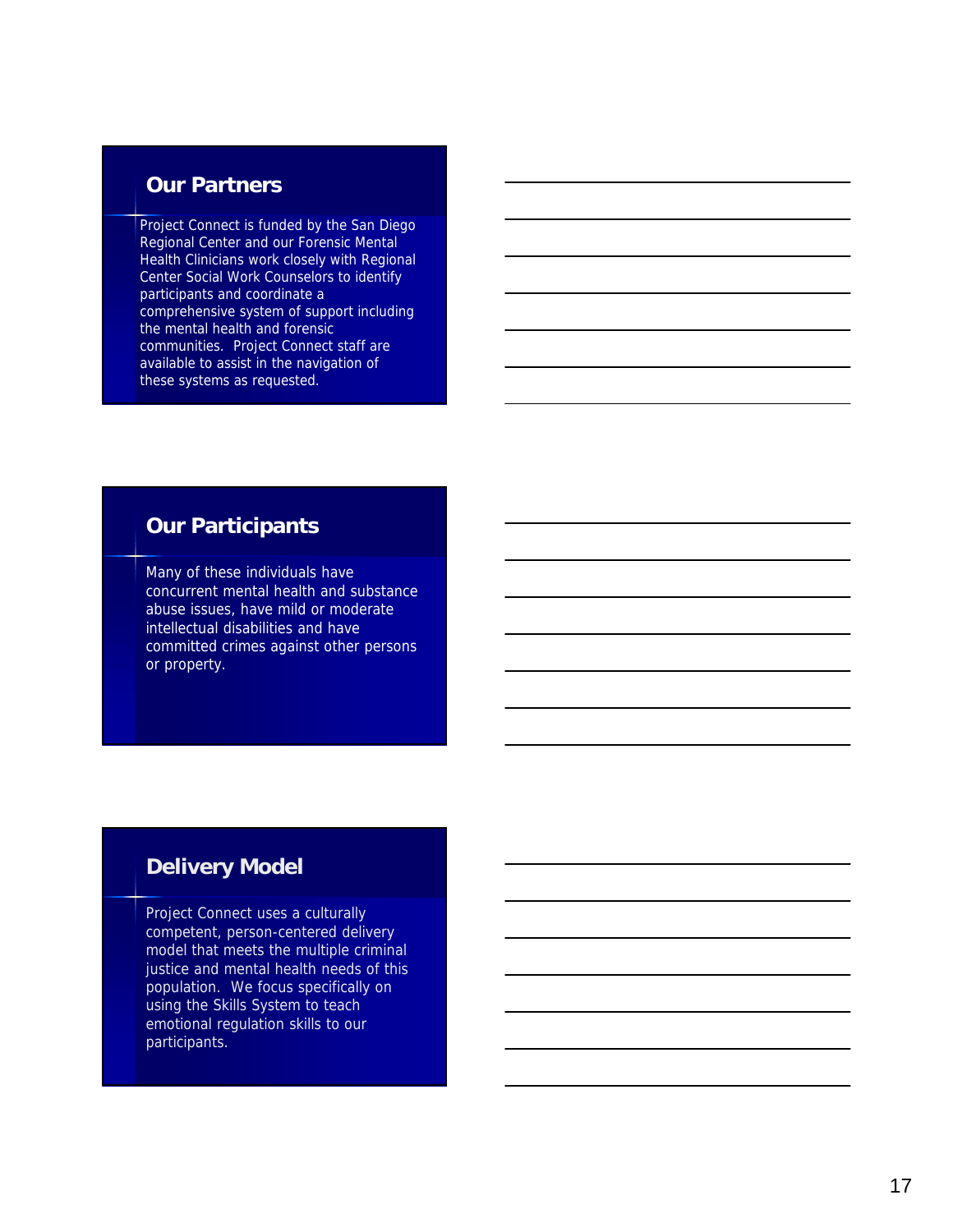#### **Services Provided**

<mark>⊾Behavioral Health Assessment for each new client, focusing on</mark><br>mental health history and diagnosis, involvement in the criminal<br>justice system, risk for re-offense and substance abuse history.

>Criminal Justice Plan for each client to reduce the risk of<br>reoffending, address mental health needs and ensure client has<br>proper services in place to live successfully in the community<br>with the highest possible level of

>Containment Plans for clients on a as-needed basis when the<br>team is concerned that there may be more risk factors and<br>there are more concerns about community safety. For these<br>clients, the LS/CMI is completed by the team.

#### **Services Provided**

**xthractividual and group counseling in:** 

- $\triangleright$  emotional regulation skills
- $\triangleright$  impulse control
- $\triangleright$  substance abuse
- $\triangleright$  medication management
- $\triangleright$  understanding of mental health symptoms, triggers and stressors
- $\triangleright$  how to achieve greater mental health

#### **Services Provided**

**Educate, support and link participants within the** criminal justice system

Help increase participant skills and awareness of the consequences of their behavior to prevent reoffending

**>Collaborate with the San Diego Regional Center** Social Work Counselor, Courts, Probation, District Attorney, Public Defender and City Attorney's offices to develop strategies of compliance for participants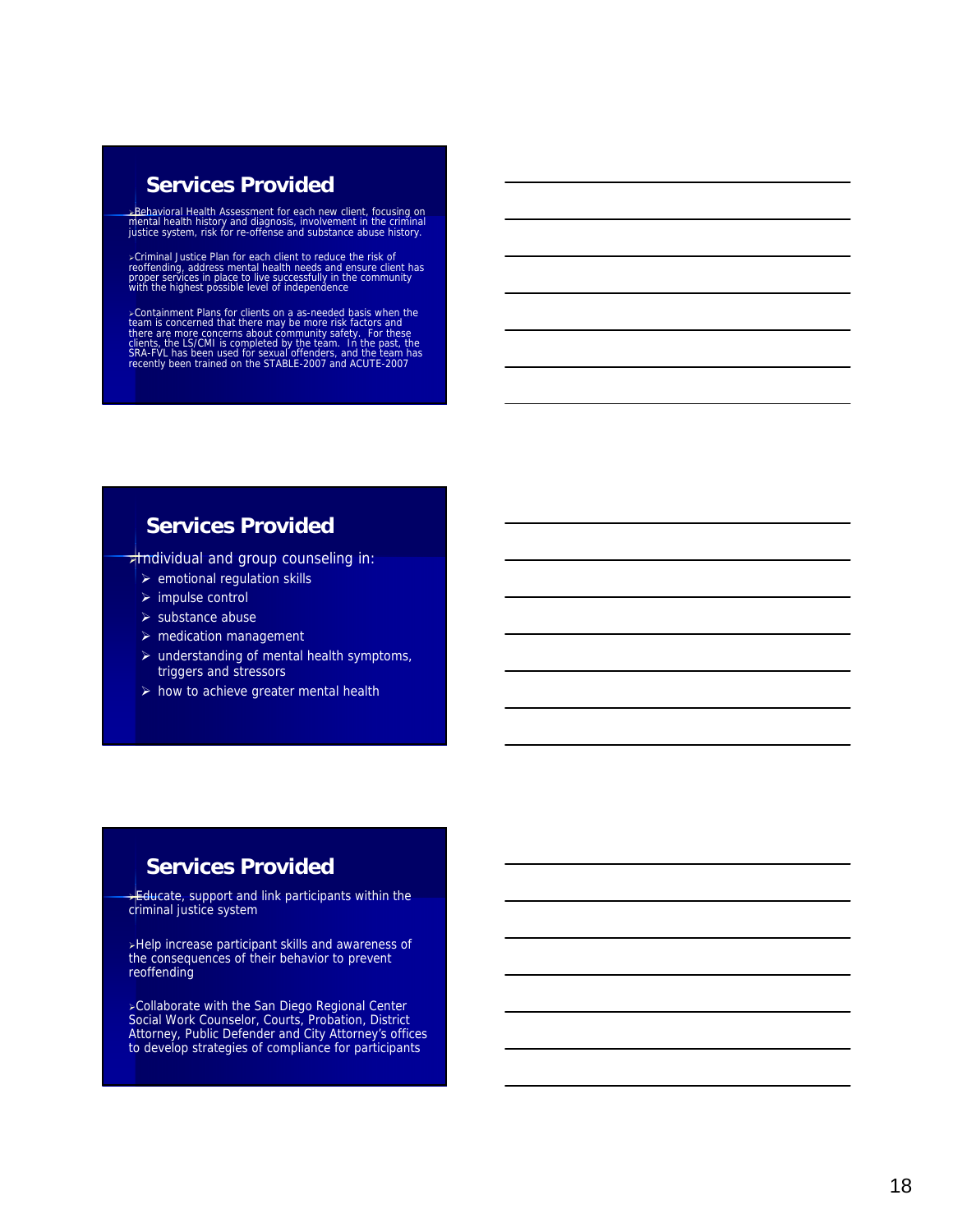### **Services Provided**

Facilitate access to community-based mental health services, including County Mental Health, outpatient psychiatry services and fee-for-service workers

≻Develop and implement strategies to coordinate care<br>and support with San Diego Regional Center services,<br>hospital discharge planners, PERT or other EMS<br>personnel

Share information with the SDRC Social Work Counselor

#### **Final Numbers Served and Statistics from Grant Period Phases 1 and 2**

Total # of Referrals: 100 tal # of Participants Enrolled: 61 Total # of Screenings Completed: 86 Total # of Assessments Completed: 45 Total # of Criminal Justice Plans Completed: 46 toral Management Plans Complete

# **Replicating Success**

- **Cross Systems Collaboration** 
	- Patience
	- Perseverance
	- EDUCATION EDUCATION EDUCATION ■ Not A "Soft Outcome"
	- Recruiting Team Members
		- Win Win
			-
			- Health and Safety Individual and Community – Economically
			- Self Determination and Independence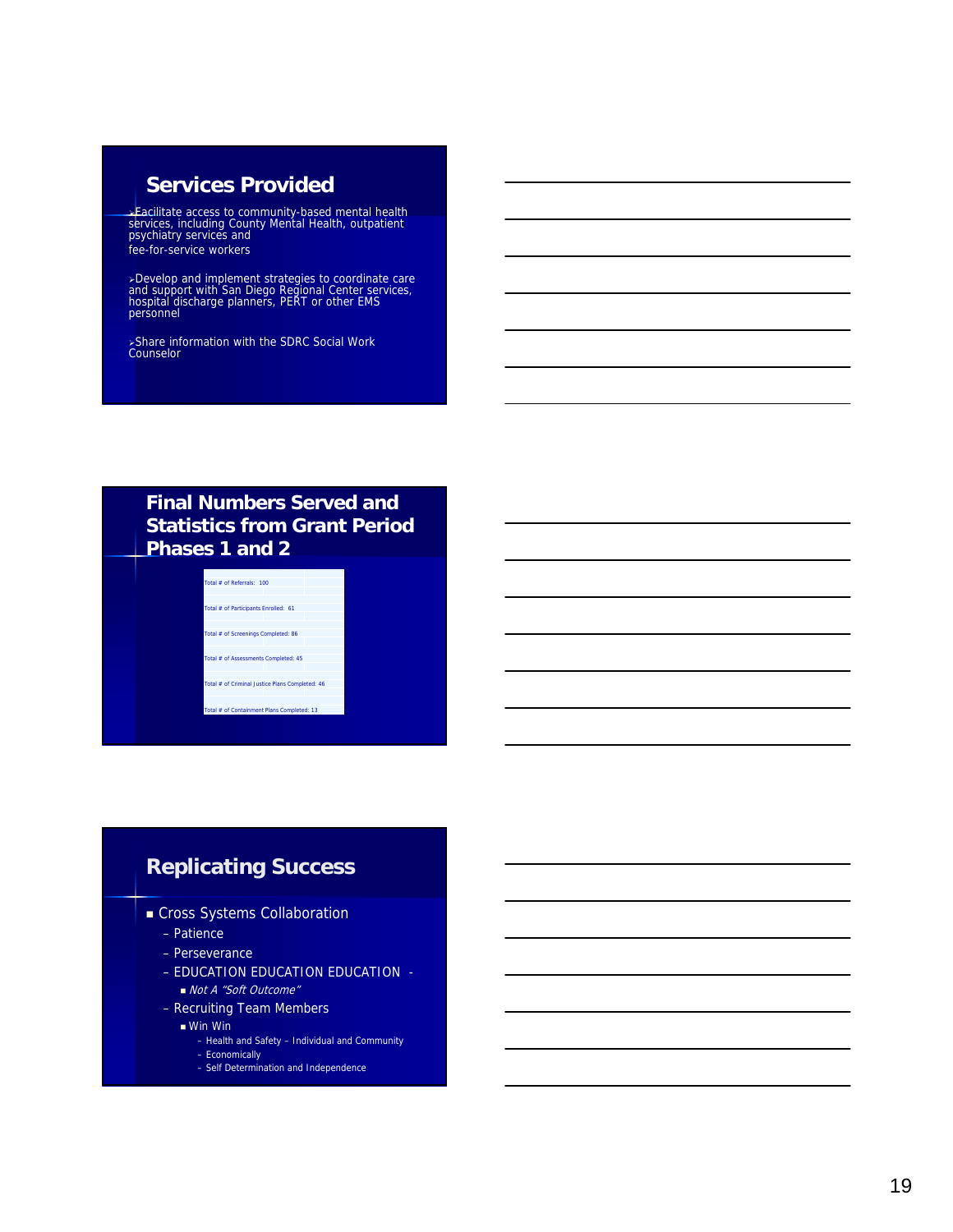## **SDRC Thanks Our Collaboration Partners**

- Statewide MH/DS Collaborative
- **State Department of Developmental Services**
- San Diego County Adult Behavioral Health Council
- **San Diego County Mental Health Coalition**
- **B** San Diego County Probation Office
- San Diego's AB109/BHEST Team
- **San Diego's PERT Team**
- San Diego's Sherriff's Department/SD Jail Clinicians
- Public Defender's Office
- **District Attorney's Office**
- **Parole**
- San Diego Police Department
- **Exodus Recovery, Inc.**

## **Contact Information**

San Diego Regional Center Intake Department: 858.576.2938

Visit us on the web at: www.sdrc.org Peggie Webb, M.A.: pwebb@sdrc.org 858-496-4207

## **Contact Information**

- Project Connect
- **Exodus Recovery, Inc.**
- 3026 University Ave, Suite B
- San Diego, CA 92104
- Telephone (619) 849-1775
- $\blacksquare$  Fax (619) 849-1774
- 
- **Email kpatterson@exodusrecovery.com**
- **Kali Patterson, MFT**
- Program Director